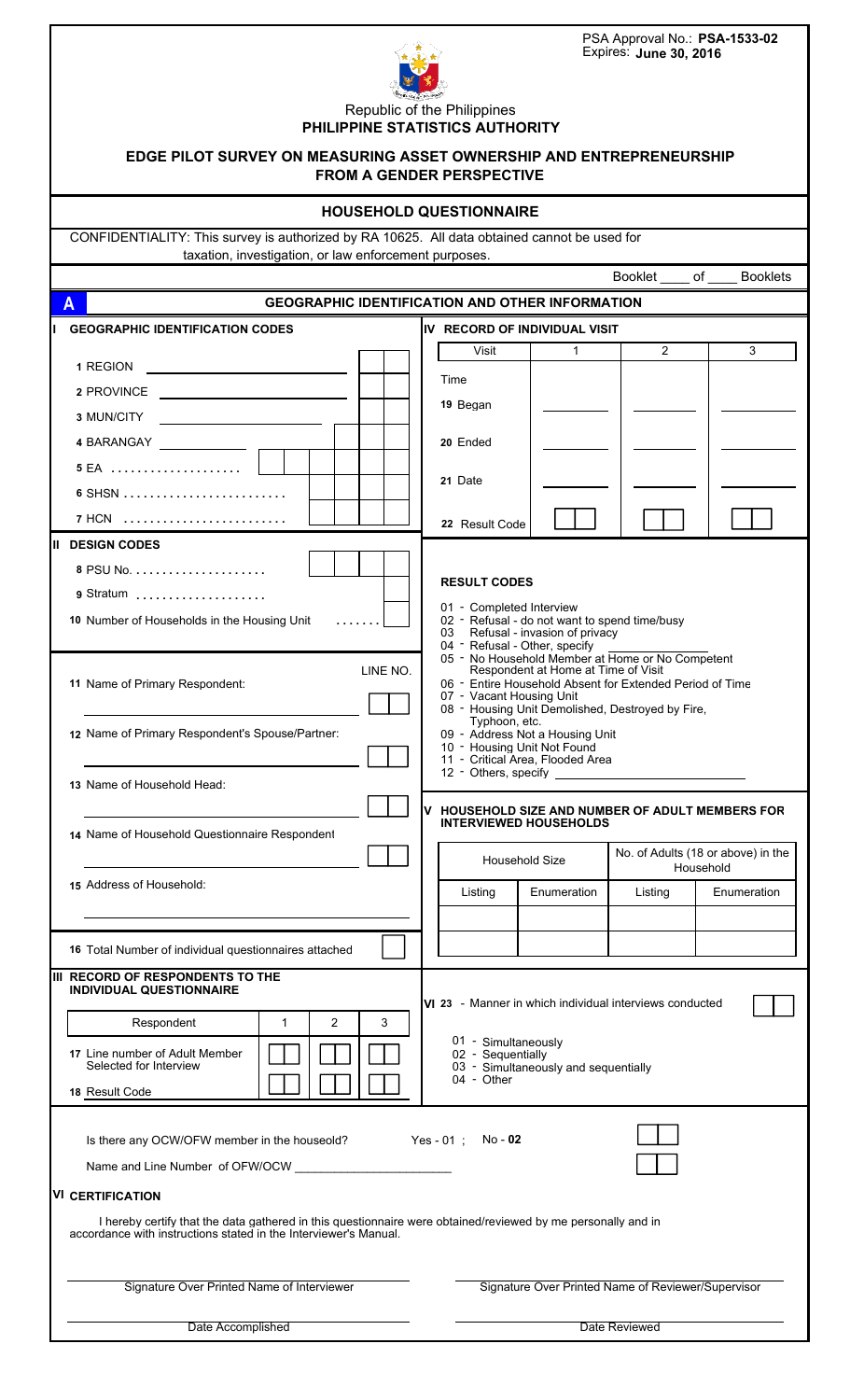|                                                                                                                                                                                                                                                                                                                                                                                                                                                                                                                                                                                                        | ALL HOUSEHOLD MEMBERS                                                                                                                                                                                                                                                                       |                                                                                |                                                                                                                                                                                                                                                                                                                                                                                                                                                                                                                                                                                                                                                                                                                      |                                                             |                                                                                   |                                                                                                                                                    |                                                                                                                                  |                                                                    |                                                                                                             |
|--------------------------------------------------------------------------------------------------------------------------------------------------------------------------------------------------------------------------------------------------------------------------------------------------------------------------------------------------------------------------------------------------------------------------------------------------------------------------------------------------------------------------------------------------------------------------------------------------------|---------------------------------------------------------------------------------------------------------------------------------------------------------------------------------------------------------------------------------------------------------------------------------------------|--------------------------------------------------------------------------------|----------------------------------------------------------------------------------------------------------------------------------------------------------------------------------------------------------------------------------------------------------------------------------------------------------------------------------------------------------------------------------------------------------------------------------------------------------------------------------------------------------------------------------------------------------------------------------------------------------------------------------------------------------------------------------------------------------------------|-------------------------------------------------------------|-----------------------------------------------------------------------------------|----------------------------------------------------------------------------------------------------------------------------------------------------|----------------------------------------------------------------------------------------------------------------------------------|--------------------------------------------------------------------|-------------------------------------------------------------------------------------------------------------|
|                                                                                                                                                                                                                                                                                                                                                                                                                                                                                                                                                                                                        | 2<br>$\mathbf{C}$<br>B                                                                                                                                                                                                                                                                      |                                                                                |                                                                                                                                                                                                                                                                                                                                                                                                                                                                                                                                                                                                                                                                                                                      |                                                             |                                                                                   |                                                                                                                                                    |                                                                                                                                  |                                                                    |                                                                                                             |
|                                                                                                                                                                                                                                                                                                                                                                                                                                                                                                                                                                                                        |                                                                                                                                                                                                                                                                                             | <b>DEMOGRAPHIC CHARACTERISTICS</b>                                             |                                                                                                                                                                                                                                                                                                                                                                                                                                                                                                                                                                                                                                                                                                                      |                                                             | <b>RESIDENCE OF SPOUSE/PARTNER</b>                                                |                                                                                                                                                    |                                                                                                                                  |                                                                    |                                                                                                             |
| L<br>N<br>Е<br>N<br>U<br>M<br>в<br>E<br>R<br>(LN)                                                                                                                                                                                                                                                                                                                                                                                                                                                                                                                                                      | 201<br>Please give me the names of the<br>persons who usually live in your<br>household starting with the<br>head of the household.<br><b>LIST THE PERSONS OR</b><br><b>HOUSEHOLD MEMBERS</b><br>IN THE ORDER SPECIFIED<br>IN CODES FOR COL. 3<br><b>ENCIRCLE LINE NO.</b><br>OF RESPONDENT | 202<br>What is<br>'s<br>relation-<br>ship to<br>the<br>house-<br>hold<br>head? | 203<br>ls<br>male<br>or<br>female?<br>1-MALE<br>2-FEMALE                                                                                                                                                                                                                                                                                                                                                                                                                                                                                                                                                                                                                                                             | 204<br>In what month<br>and year was<br>born?               | 205<br>What is<br>'s<br>age as<br>of last<br>birthday?<br>(in completed<br>years) | 206<br>What is<br>'s<br>marital<br>(civil)<br>status?<br><b>FOR</b><br><b>PERSONS</b><br>0 TO 9<br><b>YEARS</b><br>OLD,<br>ENTER "1"<br><b>FOR</b> | 207<br>ls 's<br>spouse/<br>partner a<br>member<br>of this<br>house-<br>hold?<br>$1 - YES$<br>2 - NO,<br>OT OG+<br><b>COL. 11</b> | 208<br>COPY THE<br>LINE NO.<br>OF THE<br>SPOUSE/<br><b>PARTNER</b> | 209<br>In what year<br>did<br>marry or<br>form a con-<br>sensual<br>union with<br>'s<br>spouse/<br>partner? |
|                                                                                                                                                                                                                                                                                                                                                                                                                                                                                                                                                                                                        | <b>HOUSEHOLD MEMBERS AS</b><br>OF DATE OF VISIT                                                                                                                                                                                                                                             | <b>ENTER</b><br>CODE                                                           | <b>ENTER</b><br>CODE                                                                                                                                                                                                                                                                                                                                                                                                                                                                                                                                                                                                                                                                                                 | <b>ENTER</b><br><b>ENTER</b><br><b>MONTH</b><br><b>YEAR</b> | <b>WRITE</b><br>THE AGE<br>IN THE<br><b>BOXES</b>                                 | <b>SINGLE</b><br>IF $\neq$ 2,<br>O TO<br><b>SECTION D</b><br>(Q.210)<br><b>ENTER</b><br>CODE                                                       | (Q.210)<br><b>ENTER</b><br>CODE                                                                                                  | <b>ENTER</b><br>LINE NO.                                           | <b>ENTER</b><br><b>YEAR</b>                                                                                 |
| (1)                                                                                                                                                                                                                                                                                                                                                                                                                                                                                                                                                                                                    | (2)                                                                                                                                                                                                                                                                                         | (3)                                                                            | (4)                                                                                                                                                                                                                                                                                                                                                                                                                                                                                                                                                                                                                                                                                                                  | (5)                                                         | (6)                                                                               | (7)                                                                                                                                                | (8)                                                                                                                              | (9)                                                                | (10)                                                                                                        |
| 01                                                                                                                                                                                                                                                                                                                                                                                                                                                                                                                                                                                                     |                                                                                                                                                                                                                                                                                             |                                                                                |                                                                                                                                                                                                                                                                                                                                                                                                                                                                                                                                                                                                                                                                                                                      |                                                             |                                                                                   |                                                                                                                                                    |                                                                                                                                  |                                                                    |                                                                                                             |
| 02                                                                                                                                                                                                                                                                                                                                                                                                                                                                                                                                                                                                     |                                                                                                                                                                                                                                                                                             |                                                                                |                                                                                                                                                                                                                                                                                                                                                                                                                                                                                                                                                                                                                                                                                                                      |                                                             |                                                                                   |                                                                                                                                                    |                                                                                                                                  |                                                                    |                                                                                                             |
| 03                                                                                                                                                                                                                                                                                                                                                                                                                                                                                                                                                                                                     |                                                                                                                                                                                                                                                                                             |                                                                                |                                                                                                                                                                                                                                                                                                                                                                                                                                                                                                                                                                                                                                                                                                                      |                                                             |                                                                                   |                                                                                                                                                    |                                                                                                                                  |                                                                    |                                                                                                             |
| 04                                                                                                                                                                                                                                                                                                                                                                                                                                                                                                                                                                                                     |                                                                                                                                                                                                                                                                                             |                                                                                |                                                                                                                                                                                                                                                                                                                                                                                                                                                                                                                                                                                                                                                                                                                      |                                                             |                                                                                   |                                                                                                                                                    |                                                                                                                                  |                                                                    |                                                                                                             |
| 05                                                                                                                                                                                                                                                                                                                                                                                                                                                                                                                                                                                                     |                                                                                                                                                                                                                                                                                             |                                                                                |                                                                                                                                                                                                                                                                                                                                                                                                                                                                                                                                                                                                                                                                                                                      |                                                             |                                                                                   |                                                                                                                                                    |                                                                                                                                  |                                                                    |                                                                                                             |
| 06                                                                                                                                                                                                                                                                                                                                                                                                                                                                                                                                                                                                     |                                                                                                                                                                                                                                                                                             |                                                                                |                                                                                                                                                                                                                                                                                                                                                                                                                                                                                                                                                                                                                                                                                                                      |                                                             |                                                                                   |                                                                                                                                                    |                                                                                                                                  |                                                                    |                                                                                                             |
| 07                                                                                                                                                                                                                                                                                                                                                                                                                                                                                                                                                                                                     |                                                                                                                                                                                                                                                                                             |                                                                                |                                                                                                                                                                                                                                                                                                                                                                                                                                                                                                                                                                                                                                                                                                                      |                                                             |                                                                                   |                                                                                                                                                    |                                                                                                                                  |                                                                    |                                                                                                             |
| 08                                                                                                                                                                                                                                                                                                                                                                                                                                                                                                                                                                                                     |                                                                                                                                                                                                                                                                                             |                                                                                |                                                                                                                                                                                                                                                                                                                                                                                                                                                                                                                                                                                                                                                                                                                      |                                                             |                                                                                   |                                                                                                                                                    |                                                                                                                                  |                                                                    |                                                                                                             |
| 09                                                                                                                                                                                                                                                                                                                                                                                                                                                                                                                                                                                                     |                                                                                                                                                                                                                                                                                             |                                                                                |                                                                                                                                                                                                                                                                                                                                                                                                                                                                                                                                                                                                                                                                                                                      |                                                             |                                                                                   |                                                                                                                                                    |                                                                                                                                  |                                                                    |                                                                                                             |
| 10                                                                                                                                                                                                                                                                                                                                                                                                                                                                                                                                                                                                     |                                                                                                                                                                                                                                                                                             |                                                                                |                                                                                                                                                                                                                                                                                                                                                                                                                                                                                                                                                                                                                                                                                                                      |                                                             |                                                                                   |                                                                                                                                                    |                                                                                                                                  |                                                                    |                                                                                                             |
| TICK HERE IF CONTINUATION SET IS USED<br>Just to make sure that I have a complete listing:<br>1) Are there any other persons such as small<br><b>NO</b><br>children or infants that we have not listed?<br><b>YES</b><br>2) Are there any other people who are<br>members of your household, such as<br>domestic helpers, lodgersor friends who<br><b>YES</b><br><b>NO</b><br>usually live here?<br>3) Are there any other people who are<br>members of this household who is abroad<br><b>YES</b><br><b>NO</b><br>or in other place working, studying or<br>temporarily away that we have not listed? |                                                                                                                                                                                                                                                                                             |                                                                                | Codes for Column 2 (Q.202)<br>Codes for Column 7 (Q206)<br>(Marital Status)<br>(Relationship to Household Head)<br>$01 - Head$<br>$1 -$ Single<br>02 - Wife/Spouse<br>2 - Married/Living Together<br>03 - Son/Daughter<br>3 - Widowed<br>04 - Brother/Sister<br>- Divorced/Separated/Annulled<br>4<br>05 - Son-in-law/<br>5 - Unknown<br>Daughter-in-law<br>06 - Grandson/<br>Codes for Column 11 (Q.210)<br>Granddaughter<br>(Ethnicity)<br>06 - Hiligaynon<br>07 - Father/Mother<br>01 - Tagalog<br>07 - Ilocano<br>08 - Other Relative<br>02 - Caviteño<br>08 - Kapampangan<br>09 - Cebuano<br>09 - Non-Relative<br>03 - Bisaya/Binisaya<br>04 - Bicol<br>96 - Others, Specify<br>10 - Border/Guest<br>05 - Waray |                                                             |                                                                                   |                                                                                                                                                    |                                                                                                                                  |                                                                    |                                                                                                             |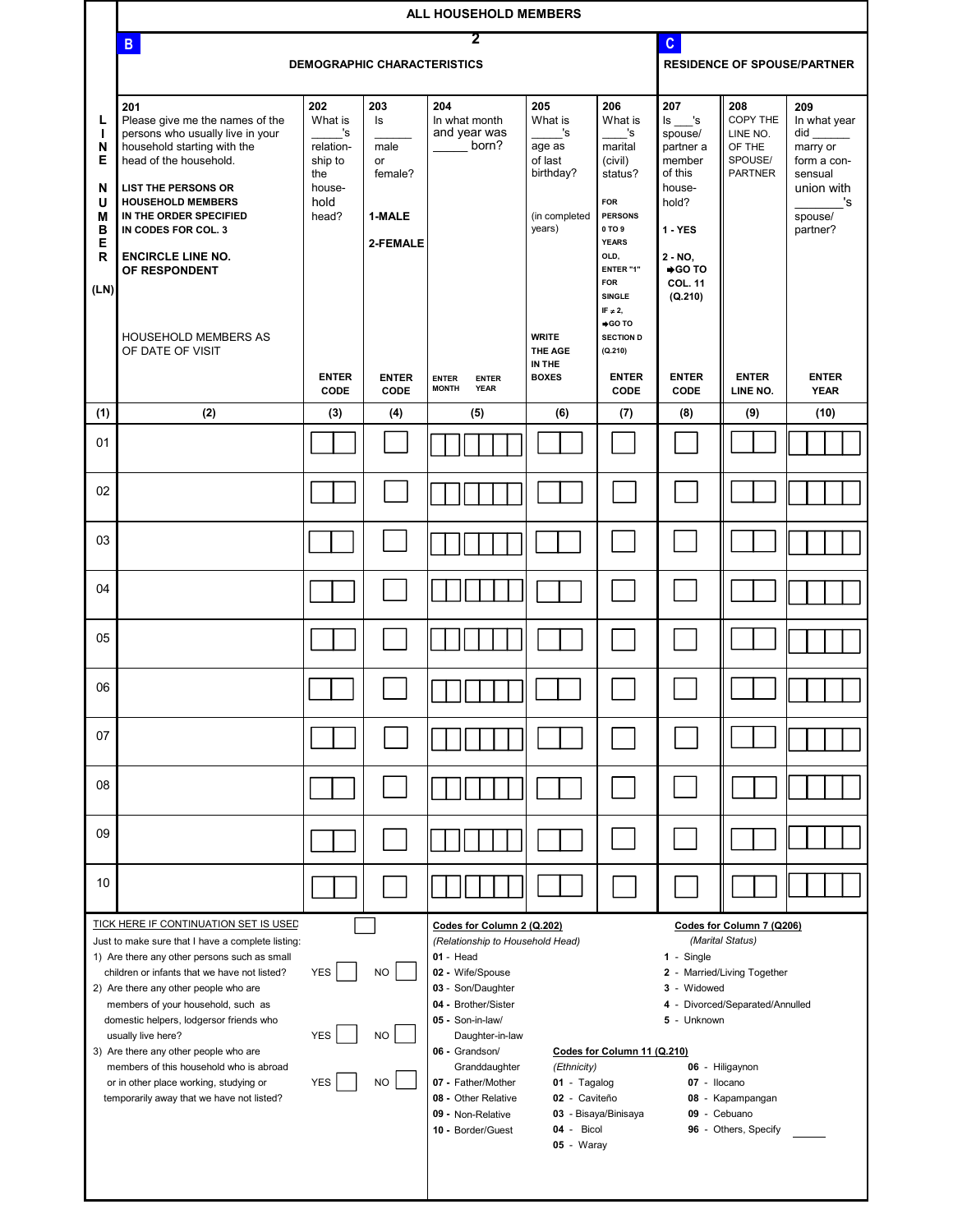|                                                                                                                                                                                                                                                                                                                                                                                                                                                                                                                                                         | <b>ALL HOUSEHOLD</b><br><b>5 YEARS OLD AND</b><br><b>15 YEARS OLD AND OVER</b><br><b>MEMBER</b><br><b>OVER</b>        |                                                                                                                                         |                                                                                                                                                                                                                                                                                                                                                                                                                                                                                                                                                                                                                                                                                                                                                                                                                                                                                                                                                                                                                                                                                                                                             |                                                                                                                            |                                                                                                                                                       |                                                                                                                                                    |                                                                                                                                                                          |                                                                                                                                                                                                                                                          |                                                                                                                                                                              |                                              |
|---------------------------------------------------------------------------------------------------------------------------------------------------------------------------------------------------------------------------------------------------------------------------------------------------------------------------------------------------------------------------------------------------------------------------------------------------------------------------------------------------------------------------------------------------------|-----------------------------------------------------------------------------------------------------------------------|-----------------------------------------------------------------------------------------------------------------------------------------|---------------------------------------------------------------------------------------------------------------------------------------------------------------------------------------------------------------------------------------------------------------------------------------------------------------------------------------------------------------------------------------------------------------------------------------------------------------------------------------------------------------------------------------------------------------------------------------------------------------------------------------------------------------------------------------------------------------------------------------------------------------------------------------------------------------------------------------------------------------------------------------------------------------------------------------------------------------------------------------------------------------------------------------------------------------------------------------------------------------------------------------------|----------------------------------------------------------------------------------------------------------------------------|-------------------------------------------------------------------------------------------------------------------------------------------------------|----------------------------------------------------------------------------------------------------------------------------------------------------|--------------------------------------------------------------------------------------------------------------------------------------------------------------------------|----------------------------------------------------------------------------------------------------------------------------------------------------------------------------------------------------------------------------------------------------------|------------------------------------------------------------------------------------------------------------------------------------------------------------------------------|----------------------------------------------|
| D<br><b>ETHNICITY</b>                                                                                                                                                                                                                                                                                                                                                                                                                                                                                                                                   | E.<br><b>RELIGIOUS</b><br><b>AFFILIATION</b>                                                                          |                                                                                                                                         | F.<br><b>HIGHEST</b><br><b>GRADE</b><br><b>COMPLETED</b>                                                                                                                                                                                                                                                                                                                                                                                                                                                                                                                                                                                                                                                                                                                                                                                                                                                                                                                                                                                                                                                                                    |                                                                                                                            | $\mathbf{G}$                                                                                                                                          | 3<br><b>STATUS IN EMPLOYMENT</b>                                                                                                                   | н<br>SELF-<br><b>EMPLOYED</b><br><b>DURING THE</b><br><b>LAST 7 DAYS</b>                                                                                                 | <b>PRIMARY WORK</b>                                                                                                                                                                                                                                      | J<br><b>SUBSIDIARY</b><br><b>ACTIVITY</b>                                                                                                                                    |                                              |
| 210<br>What is<br>ethnic group/<br>tribe?<br>ls _<br>Tagalog,<br>Caviteño,<br>etc.?                                                                                                                                                                                                                                                                                                                                                                                                                                                                     | 211<br>What is<br>religious<br>affiliation?<br><b>WRITE THE</b><br><b>RELIGION IN</b><br>THE SPACE<br><b>PROVIDED</b> | 212<br>EN-<br><b>CIRCLE</b><br>LINE<br>NO.<br>OF ALL<br>HOUSE-<br><b>HOLD</b><br>MEM-<br><b>BERS</b><br>5<br><b>YEARS</b><br><b>OLD</b> | 213<br>What is the<br>highest<br>educa-<br>tional<br>attainment<br>completed<br>by $?$                                                                                                                                                                                                                                                                                                                                                                                                                                                                                                                                                                                                                                                                                                                                                                                                                                                                                                                                                                                                                                                      | 214<br>EN-<br><b>CIRCLE</b><br>LINE<br>NO.<br>OF ALL<br>HOUSE-<br><b>HOLD</b><br>MEM-<br><b>BERS</b><br>15<br>YEARS<br>OLD | 215<br>In what kind<br>of status in<br>employment<br>did<br>spend most of<br>his/her time in<br>any economic<br>activity in the<br>last 12<br>months? | 216<br>In what kind<br>of status in<br>employment<br>did<br>spend most<br>of his/her<br>time in any<br>economic<br>activity in the<br>last 7 days? | 217<br>In what economic<br>activity was<br>engaged as self-<br>employed during<br>the last 7 days?<br>1 - NON-<br><b>AGRICULTURE</b><br>2 - AGRICULTURE<br><b>SGO TO</b> | 218<br>in his/her primary<br>ls<br>work?<br><b>READ ALL CATERGORIES</b><br>01 - A sole director of one's<br>own limited-liability<br>enterprise<br>02 - A partner/associate in<br>one's own limited-<br>liability enterprise<br>03 - Running alone one's | 219<br>In addition (to<br>this primary<br>status in<br>employment), is<br>(NAME) owning<br>and operating a<br>non-agricul-<br>tural enterprise<br>in subsidiary<br>capacity? | N<br>Е<br>N<br>U<br>M<br>В<br>E<br>${\sf R}$ |
| WRITE THE<br><b>ETHNICITY</b><br>IN THE<br><b>SPACE</b><br><b>PROVIDED</b>                                                                                                                                                                                                                                                                                                                                                                                                                                                                              |                                                                                                                       | <b>AND</b><br><b>OVER</b><br><b>CHECK</b>                                                                                               |                                                                                                                                                                                                                                                                                                                                                                                                                                                                                                                                                                                                                                                                                                                                                                                                                                                                                                                                                                                                                                                                                                                                             | AND<br><b>OLDER</b><br><b>CHECK</b>                                                                                        |                                                                                                                                                       | IF $\neq$ 2, 3 OR 4, $\Rightarrow$<br><b>GO TO SECTION J</b><br>(Q.219)<br>IF = $9$ $\Rightarrow$ GO TO<br><b>SECTION K</b>                        | <b>SECTION J</b><br>(Q.219)                                                                                                                                              | own enterprise<br>04 - A partner in an<br>enterprise<br>96 - Other activity, specify                                                                                                                                                                     | <b>1 - YES</b><br>$2 - NO$                                                                                                                                                   |                                              |
| <b>ENTER</b><br>CODE                                                                                                                                                                                                                                                                                                                                                                                                                                                                                                                                    | <b>ENTER</b><br>CODE                                                                                                  | <b>WITH</b><br>Q205                                                                                                                     | <b>ENTER</b><br>CODE                                                                                                                                                                                                                                                                                                                                                                                                                                                                                                                                                                                                                                                                                                                                                                                                                                                                                                                                                                                                                                                                                                                        | <b>WITH</b><br>Q205                                                                                                        | <b>ENTER CODE</b>                                                                                                                                     | (Q.220)<br><b>ENTER CODE</b>                                                                                                                       | <b>ENTER CODE</b>                                                                                                                                                        | <b>ENTER CODE</b>                                                                                                                                                                                                                                        | <b>ENTER CODE</b>                                                                                                                                                            |                                              |
| (11)                                                                                                                                                                                                                                                                                                                                                                                                                                                                                                                                                    | (12)                                                                                                                  | (13)                                                                                                                                    | (14)                                                                                                                                                                                                                                                                                                                                                                                                                                                                                                                                                                                                                                                                                                                                                                                                                                                                                                                                                                                                                                                                                                                                        | (15)                                                                                                                       | (16)                                                                                                                                                  | (17)                                                                                                                                               | (18)                                                                                                                                                                     | (19)                                                                                                                                                                                                                                                     | (20)                                                                                                                                                                         | (21)                                         |
|                                                                                                                                                                                                                                                                                                                                                                                                                                                                                                                                                         |                                                                                                                       | 01                                                                                                                                      |                                                                                                                                                                                                                                                                                                                                                                                                                                                                                                                                                                                                                                                                                                                                                                                                                                                                                                                                                                                                                                                                                                                                             | 01                                                                                                                         |                                                                                                                                                       |                                                                                                                                                    |                                                                                                                                                                          |                                                                                                                                                                                                                                                          |                                                                                                                                                                              | 01                                           |
|                                                                                                                                                                                                                                                                                                                                                                                                                                                                                                                                                         |                                                                                                                       | 02                                                                                                                                      |                                                                                                                                                                                                                                                                                                                                                                                                                                                                                                                                                                                                                                                                                                                                                                                                                                                                                                                                                                                                                                                                                                                                             | 02                                                                                                                         |                                                                                                                                                       |                                                                                                                                                    |                                                                                                                                                                          |                                                                                                                                                                                                                                                          |                                                                                                                                                                              | 02                                           |
|                                                                                                                                                                                                                                                                                                                                                                                                                                                                                                                                                         |                                                                                                                       | 03                                                                                                                                      |                                                                                                                                                                                                                                                                                                                                                                                                                                                                                                                                                                                                                                                                                                                                                                                                                                                                                                                                                                                                                                                                                                                                             | 03                                                                                                                         |                                                                                                                                                       |                                                                                                                                                    |                                                                                                                                                                          |                                                                                                                                                                                                                                                          |                                                                                                                                                                              | 03                                           |
|                                                                                                                                                                                                                                                                                                                                                                                                                                                                                                                                                         |                                                                                                                       | 04                                                                                                                                      |                                                                                                                                                                                                                                                                                                                                                                                                                                                                                                                                                                                                                                                                                                                                                                                                                                                                                                                                                                                                                                                                                                                                             | 04                                                                                                                         |                                                                                                                                                       |                                                                                                                                                    |                                                                                                                                                                          |                                                                                                                                                                                                                                                          |                                                                                                                                                                              | 04                                           |
|                                                                                                                                                                                                                                                                                                                                                                                                                                                                                                                                                         |                                                                                                                       | 05                                                                                                                                      |                                                                                                                                                                                                                                                                                                                                                                                                                                                                                                                                                                                                                                                                                                                                                                                                                                                                                                                                                                                                                                                                                                                                             | 05                                                                                                                         |                                                                                                                                                       |                                                                                                                                                    |                                                                                                                                                                          |                                                                                                                                                                                                                                                          |                                                                                                                                                                              | 05                                           |
|                                                                                                                                                                                                                                                                                                                                                                                                                                                                                                                                                         |                                                                                                                       | 06                                                                                                                                      |                                                                                                                                                                                                                                                                                                                                                                                                                                                                                                                                                                                                                                                                                                                                                                                                                                                                                                                                                                                                                                                                                                                                             | 06                                                                                                                         |                                                                                                                                                       |                                                                                                                                                    |                                                                                                                                                                          |                                                                                                                                                                                                                                                          |                                                                                                                                                                              | 06                                           |
|                                                                                                                                                                                                                                                                                                                                                                                                                                                                                                                                                         |                                                                                                                       | 07                                                                                                                                      |                                                                                                                                                                                                                                                                                                                                                                                                                                                                                                                                                                                                                                                                                                                                                                                                                                                                                                                                                                                                                                                                                                                                             | 07                                                                                                                         |                                                                                                                                                       |                                                                                                                                                    |                                                                                                                                                                          |                                                                                                                                                                                                                                                          |                                                                                                                                                                              | 07                                           |
|                                                                                                                                                                                                                                                                                                                                                                                                                                                                                                                                                         |                                                                                                                       | 08                                                                                                                                      |                                                                                                                                                                                                                                                                                                                                                                                                                                                                                                                                                                                                                                                                                                                                                                                                                                                                                                                                                                                                                                                                                                                                             | 08                                                                                                                         |                                                                                                                                                       |                                                                                                                                                    |                                                                                                                                                                          |                                                                                                                                                                                                                                                          |                                                                                                                                                                              | 08                                           |
|                                                                                                                                                                                                                                                                                                                                                                                                                                                                                                                                                         |                                                                                                                       | 09                                                                                                                                      |                                                                                                                                                                                                                                                                                                                                                                                                                                                                                                                                                                                                                                                                                                                                                                                                                                                                                                                                                                                                                                                                                                                                             | 09                                                                                                                         |                                                                                                                                                       |                                                                                                                                                    |                                                                                                                                                                          |                                                                                                                                                                                                                                                          |                                                                                                                                                                              | 09                                           |
|                                                                                                                                                                                                                                                                                                                                                                                                                                                                                                                                                         |                                                                                                                       | 10                                                                                                                                      |                                                                                                                                                                                                                                                                                                                                                                                                                                                                                                                                                                                                                                                                                                                                                                                                                                                                                                                                                                                                                                                                                                                                             | 10                                                                                                                         |                                                                                                                                                       |                                                                                                                                                    |                                                                                                                                                                          |                                                                                                                                                                                                                                                          |                                                                                                                                                                              | 10                                           |
| Codes for Col. 12 (Q.211)<br>Codes for Columns 14 (Q.213)<br><b>Religious Affiliation</b><br>00 - None<br>000 - No Grade Completed<br>01 - Roman Catholic<br>001 - Nursery<br>02 - Iglesia ni Cristo<br>002 - Kinder<br>03 - Aglipay<br>010 - Preparatory<br>$04 - Islam$<br>Elementary<br>05 - Evangelist<br>210 - Grade 1<br>06 - Baptist<br>220 - Grade 2<br>230 - Grade 3<br>07 - Methodist<br>08 - Born Again<br>240 - Grade 4<br>96 - Others,<br>250 - Grade 5<br>260 - Grade 6<br>Specify _____<br>270 - Grade 7<br>280 - Elementary<br>Graduate |                                                                                                                       | <b>High School</b>                                                                                                                      | (Grade/Year Currently Attending/Highest Educational Attainment)<br>Codes for Columns 16 (Q.215) & 17 (Q.216)<br>Status in Employment<br>College<br>01 - Wage Employment/Paid Trainee (Not including<br>310 - 1st Year<br>810 - 1st Year<br>Casual Labour)<br>320 - 2nd Year<br>820 - 2nd Year<br>02 - Self-Employment (Employer)<br>830 - 3rd Year<br>330 - 3rd Year<br>03 - Self-Employment (Own account worker)<br>340 - 4th Year<br>840 - 4th Year<br>04 - Self-Employment (Members of producers' cooperative)<br>350 - 5th Year<br>850 - 5th Year<br>05 - Contributing Family Member<br>380 - H. S. Graduate<br>06 - Casual Labourer<br>860 - 6th Year or<br>IF GRADUATE,<br>07 - Unpaid Trainee<br>08 - Not Engaged in Economic Activity<br>Post Secondary<br><b>SPECIFY COURSE</b><br>410 - 1st Year<br>900 - Post Baccalaureate<br>(Those who have NOT worked at all or who have worked for less<br>than one month during the last 12 months) FOR Q215.<br>420 - 2nd Year<br>430 - 3rd Year<br>09 - Not Engaged in Economic Activity<br>IF GRADUATE, SPECIFY COURSE<br>(Those who have NOT worked at all or who have worked for less |                                                                                                                            |                                                                                                                                                       |                                                                                                                                                    |                                                                                                                                                                          |                                                                                                                                                                                                                                                          |                                                                                                                                                                              |                                              |
| than one hour during the last 7 days) FOR Q216.<br>96 - Other (Specify)                                                                                                                                                                                                                                                                                                                                                                                                                                                                                 |                                                                                                                       |                                                                                                                                         |                                                                                                                                                                                                                                                                                                                                                                                                                                                                                                                                                                                                                                                                                                                                                                                                                                                                                                                                                                                                                                                                                                                                             |                                                                                                                            |                                                                                                                                                       |                                                                                                                                                    |                                                                                                                                                                          |                                                                                                                                                                                                                                                          |                                                                                                                                                                              |                                              |